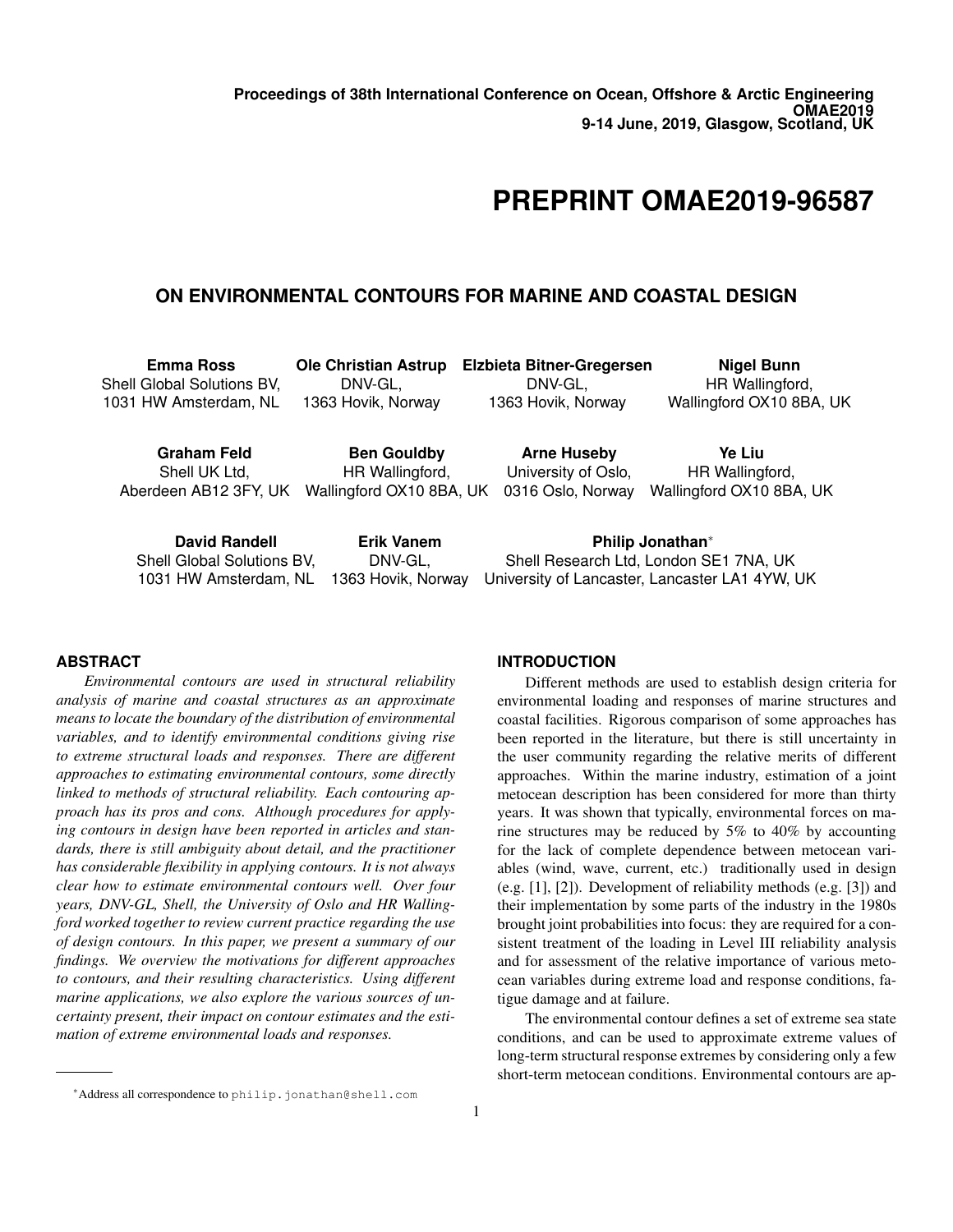pealing since they can be specified for a given metocean environment independently of any structure; they can also be linked to a well-established approach to structural design, familiar to practitioners. To establish them, joint probabilities of metocean parameters, historically in the metocean community in the form of tables, are needed. The idea behind the method is to define contours in the metocean space (for example,  $H_S$ ,  $T_P$ ) along which extreme responses with given return period should lay. It is a simplified and approximate method compared with full longterm response analysis but requires less computational effort.

Structural responses for combinations of environmental conditions lying on the contour can be used to estimate the extreme response due to a sea state with the same return period as the contour. Importantly, only combinations of metocean parameters lying on the contour need be considered. With additional a priori knowledge of the response, it is possible to limit the interval of the contour over which to evaluate structural response, substantially reducing the computational effort for calculating extreme response. An underlying assumption is that the extreme *N*-year response is governed by sea state conditions on the *N*-year environmental contour.

Some approaches to estimation of environmental contours (for example IFORM, [4]) make additional explicit assumptions regarding the nature of structural failure surfaces expressed in terms of (potentially transformed) environmental variables. When these assumptions are valid, statements regarding the relative magnitude of the exceedance probability of the *N*-year environmental contour and the *N*-year structural failure probability can be made more reasonably. However it is not always clear that the additional assumptions are satisfied for a given application.

Using the environmental contour, an estimate of the extreme response is obtained by searching along the contour for the condition giving maximum characteristic extreme response. The contour method is affected by uncertainties related to metocean data and adopted joint models and has its own limitations which are pointed out by [5] and [6]. It will tend to underestimate extreme response levels because it neglects short term variability of response between different realisations of sea states. Both standards recommend approaches based on [7] to account for this, including (a) increasing the return period corresponding to the contour, and hence *inflating* the environmental contours; (b) replacing the stochastic response by a fixed fractile level higher than the median value; or (c) applying multipliers of the median extreme response estimates, to introduce more conservatism.

In the coastal engineering community, contours of joint exceedance probability of environmental variables are estimated using the JPC method (a) to find design events that form the boundary conditions for numerical and physical models for the purposes of structural design; and (b) to estimate return values of overtopping and overflow rates corresponding to some return period for use in flood mapping and risk analysis ( [8, 9]). A series of combinations of values of environmental variables from

the contour are tested in order to find the *worst case* value of the response. This worst case value is then assumed to have the same return period as the return period associated with the environmental contour. Since again, without further assumptions, there is no link between environmental contour and structural response, there are obvious short-comings to this approach, which are well recognised (e.g. [10]).

There are a number of more fundamental reviews of environmental contour methods, including excellent recent work by [11]. The performance of different environmental contour methods has also been investigated in several studies, including work by some of the current authors (including [10, 12–14]). After consideration of the fundamental mathematical differences between different contour methods, it is unreasonable in general to expect to find any consistent trends in comparisons of contour methods across different applications. The characteristics of different environmental contour methods must be assessed on an application-by-application basis.

Over the past four years, DNV-GL, Shell, the University of Oslo and HR Wallingford have been working together (on a project called ECSADES: "Environmental Contours for SAfe DEsign of Ships and other marine structures") to review current practice regarding the use of design contours. In the review article [15] we detail our findings. We overview the motivations for different approaches to contours, and their resulting characteristics. Using different marine applications, we also explore the various sources of uncertainty present, their impact on contour estimates and the estimation of extreme environmental loads and responses. We also include the findings of an informal survey of the offshore and coastal engineering community regarding the use of environmental contours.

The objectives of the current conference paper are as follows: (a) to summarise the main findings of the full study reported in [15]; (b) to illustrate the construction of three different environmental contours for a typical North Sea wave environment; and (c) to make recommendations concerning when and how it is reasonable to use environmental contours in design.

# **SUMMARY OF CONCEPTS**

Estimation of return values for a single environmental variable  $X_1$  is relatively straightforward and has been studied extensively. Unfortunately, a "joint" return value for two or more variables  $(X_1, X_2, \ldots, X_p)$  cannot be uniquely defined (e.g. [15, 16]). To specify design values for more than one variable rationally, we need to understand and exploit the joint distribution of the variables. This leads naturally to consideration of joint probabilities, of environmental contours, and of structure variables (such as structural response to environmental loading) which capture the important joint characteristics of (a multivariate) environment in terms of a single "structure" or response variable. Typically, estimation of the joint distribution of random variables is thought of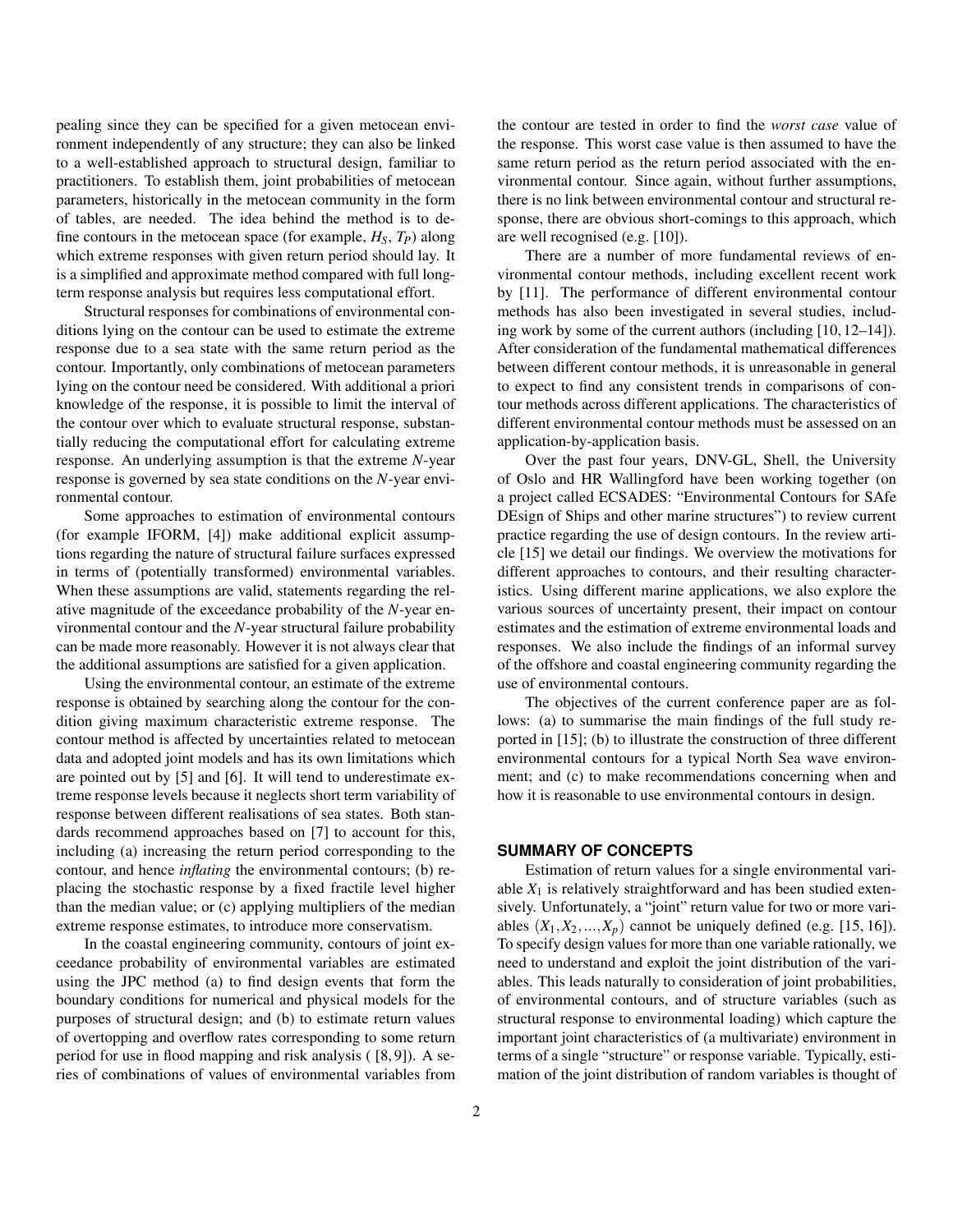in two parts: (a) marginal characterisation (for each  $X_j$  individually) and subsequent transformation to standard marginal scale (corresponding to random variable  $Z_i$  say), and then (b) characterisation of the joint dependence of  $Z_1, Z_2, ... Z_p$ . Estimating the marginal distribution of each  $X_j$  in turn is already challenging, especially with respect to specifying thresholds for peaks-overthreshold analysis, and to including the effects of covariates such as direction and season carefully (e.g. [17]). Quantifying uncertainties due to threshold uncertainty and covariate effects is essential for reliable modelling.

# **Estimating the joint distribution of environmental variables**

Given a sample from the joint distribution of *p* (standardised) environmental variables  $Z = (Z_1, Z_2, ..., Z_p)$ , a number of different models for the joint distribution have been reported in the literature. Models can be categorised as being parametric (adopting a functional form for the density of the joint distribution) or non-parametric (typically using kernels for density estimation).

One simple form of non-parametric density estimation is kernel density estimation, a typical kernel choice being the multivariate normal density. Kernel density models are suitable in general to describe the body of the joint distribution, and the choice of kernel (and kernel parameters) tends not to be too critical to estimate central characteristics. In contrast, kernel density models are not suitable to describe tails of distributions, since the tail (away from locations of data) is strongly influenced by the choice of kernel and kernel parameters; tail models motivated by extreme value considerations should be preferred. A popular choice of parametric description is a copula model, a multivariate probability distribution for *Z* for which the marginal probability distribution of each variable is uniform. There is a huge literature on copulas (e.g. [18], [19]), and there are many families of copulas (including the Gaussian and Archimedian), and some (so-called *max-stable* or inverted max-stable copulas) more suited to the descriptions of extreme environments (e.g. [20]). Another popular choice is a hierarchical model, which describes the joint distribution of variables in terms of marginal and conditional distributions, and can be visualised as a directed acyclic graph (e.g. [21]). *HS*, *T<sup>P</sup>* described in terms of the distribution of  $H<sub>S</sub>$  and  $T<sub>P</sub>$   $|H<sub>S</sub>$  (e.g. [22]) is a classic example. For the joint tails of distributions, the conditional extremes model [23] is advantageous. This model is motivated by the existence of an asymptotic form for the limiting conditional distribution of one or more conditioned random variables (say  $Z_2, Z_3, ..., Z_p$ ) given a large value of a conditioning variable (say  $Z_1$ ) for a large class of distributions expressed on a particular standard marginal scale.

#### **Estimating environmental contours**

Joint modelling of environmental variables, and the construction of environmental contours, has a long history. [22, 24, 25] present joint models for environmental variables from which environmental contours can be estimated. [4] introduces the IFORM method, motivated by transformation of the joint distribution of environmental variables to standard multivariate Normal using the Rosenblatt transformation. Joint exceedance (e.g. [12]) and the so-called "direct sampling" method [26] estimate joint exceedance contours based on direct Monte Carlo simulation under a model for the joint distribution of environmental variables. Some approaches (e.g. [12, 24]) seek only to find contours which describe the distribution of environmental variables, either in terms of levels of constant exceedance probability or joint (or iso-) probability density. Other methods (e.g. [4, 26]), with extra assumptions, provide a direct link between the characteristics of the environmental contour and structural failure. [11, 13, 14] provide comparisons of different approaches to contour estimation. Other literature (e.g. [10, 27, 28]) discusses how joint models for the environment can be combined with simple models for structural responses given environment, to estimate the characteristics of response directly. The review article [15] gives a mathematical outline of the most popular contouring approaches.

There is no fundamental link between points on an environmental contour and structural response in general, and no reasonable expectation therefore that points on the *N*-year environmental contour should yield the *N*-year maximum response. The manner in which an environmental contour relates to extreme response depends on the specifics of the structure. However, for typical  $H<sub>S</sub>$ -driven structures, empirical evidence suggests the responses generated from points along the environmental contour in  $(H<sub>S</sub>, T<sub>P</sub>)$ -space for a given return period are reasonable estimates of the actual maximum response corresponding to the same return period. In the presence of resonant response and non-extreme values of *TP*, using points from the contour near the maximum  $H<sub>S</sub>$  can be misleading, since the response is not completely  $H<sub>S</sub>$ -dominated. It is critical therefore that the dominant environmental variables are included in the estimation of environmental contours. It is apparent from physical considerations that extreme occurrences of some structural responses should not coincide with those of extreme environmental variables; the *N*-year environmental contour is unlikely to provide any guidance regarding the *N*-year maximum response for such responses. We also note methods to adjust (or inflate) contours to calibrate or correct them for sources of bias (for estimation of extreme response and failure surface) including the effects shortterm variability, violation of (marginal and dependence) modelling assumptions, uncertainty in parameter estimates, etc.

Nevertheless, methods such as IFORM and direct sampling are advantageous in that they relate the environment and structure by making assumptions about the characteristics of failure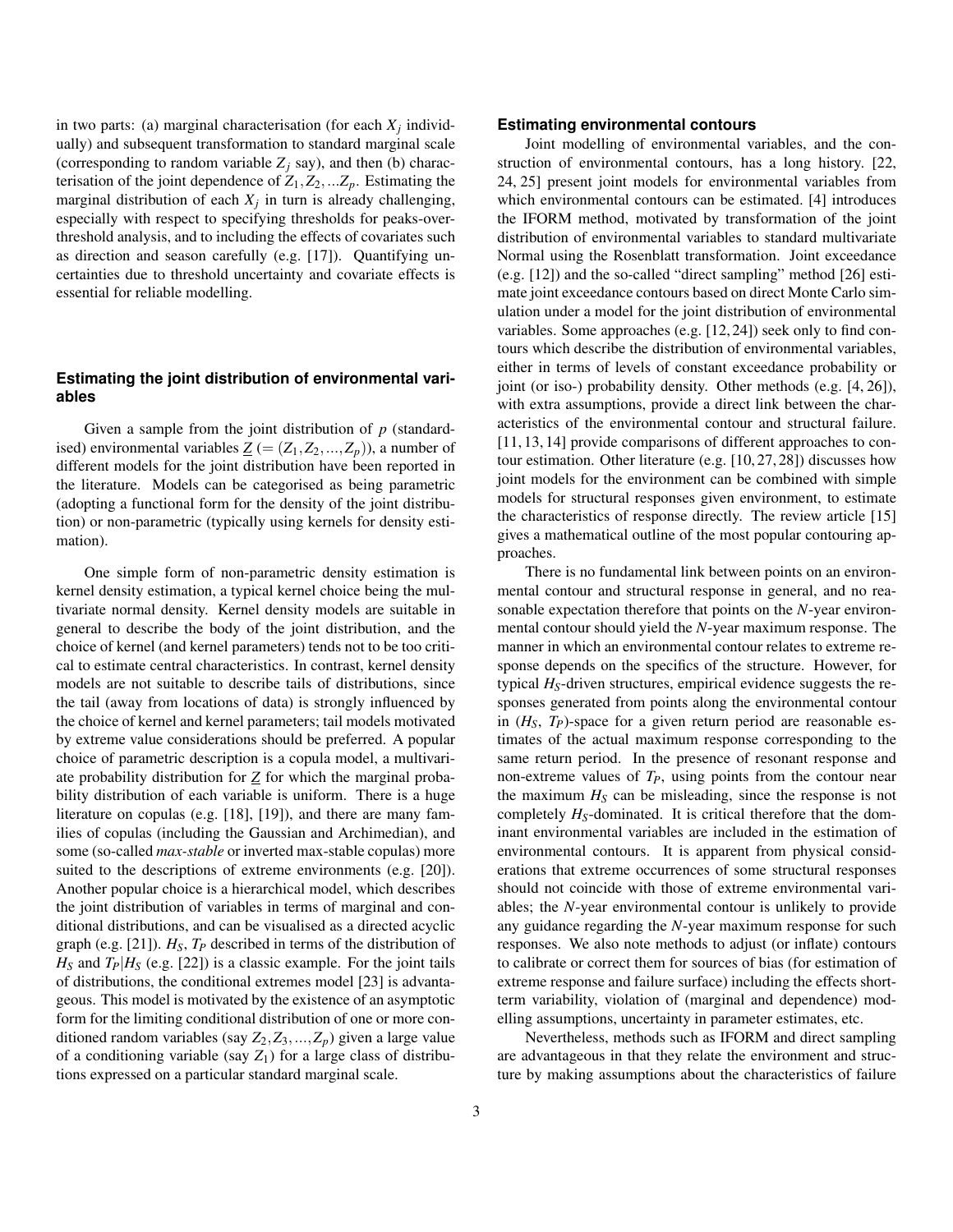surfaces as a function of the environmental variables. Given these assumptions, it is possible to link the *exceedance probability* associated with a given environmental contour with structural failure probability. Although conditions from an *N*-year environmental contour need not result exactly in *N*-year responses, IFORM and direct sampling provide at least some understanding of how an *N*-year environmental contour is related to the *N*-year maximum response. Both IFORM and direct sampling approaches assume a linearised failure boundary. The basic difference between the approaches arises from the fact that linearisation for IFORM is performed in a transformed Gaussian space, and in direct sampling approach in the original space of environmental variables (e.g. [13, 14] and references therein). For both IFORM and direct sampling contours, the relationship established is between the *exceedance probability* associated with the contour (on some scale) and the probability of structural failure. This does not guarantee however that searching along an IFORM or direct sampling contour for return period *N* will isolate the key features of the *N*-year maximum response; the relative performance of IFORM and direct sampling in estimating extreme responses is application-dependent.

## **ILLUSTRATIVE APPLICATION**

We now seek to quantify how well estimates of extreme responses (in a three-hour sea state, for a particular return period) on a contour compare with estimates obtained by direct simulation of the response. We perform our analysis for four responses, whose relationship to the environment is quantified entirely in terms of  $H_S$  and  $T_P$ , and is known to us. We are therefore able to simulate from the known distributions to estimate the correct characteristics of response, and hence to quantify the performance of contour-based estimates for maximum response.

#### **Data**

For simplicity, we define the environment in terms of a large historical sample of sea-state  $H<sub>S</sub>$  and  $T<sub>P</sub>$  for a typical northern North Sea environment for the period 1979-2013, from the NORA10-WAM hindcast ( [29]). NORA10 (Norwegian Re-Analysis 10km grid) is a 58-year hindcast that has been developed by the Norwegian Meteorological Institute. It is a regional HIRLAM (atmosphere) and WAM Cycle-4 (wave) hindcast covering Northern European waters. The regional model uses wind and wave boundary conditions from the ERA-40 reanalysis (1958-2002) and is extended using the ERA-Interim reanalysis from 2002 onwards. NORA10 produces three-hourly wave and wind fields at 10km resolution. We isolate storm peak events using the procedure of [30]. We then estimate structural responses using *known* non-linear functions of environmental variables corresponding to each storm event.

A total of four responses  $R_1$ ,  $R_2$ ,  $R_3$ ,  $R_4$  were considered.

Two responses correspond to output of a structural response simulator for overturning moment  $(R_1)$ , for a typical fixed structure) and maximum pitch  $(R_2)$ , for a floating structure), as a function of  $H<sub>S</sub>$  and  $T<sub>P</sub>$  for a three-hour sea state. These response simulators assume that the most probable value of maximum response in a sea state can be written as a closed form expression in terms of a number of sea state variables, including sea state *H<sup>S</sup>* and *TP*. The actual value of maximum response is then simulated from a Rayleigh distribution with the most probable maximum response as scale parameter. A further two synthetic responses are defined, which are simple deterministic functions of  $H<sub>S</sub>$  and  $T<sub>P</sub>$ , using the following equation

$$
R_i = \frac{\alpha_i H_S}{(1 + \beta_i (T_p - T_{p0,i})^2)} \text{ for } i = 3, 4,
$$
 (1)

where  $T_{p0,i}$  (in seconds) is the resonant peak period for response  $R_i$ . The values of  $\{\alpha_i, \beta_i, T_{p0,i}\}\$  are  $\{2, 0.007, 7\}\$  and  $\{2,0.005,26\}$  for  $i=3,4$  respectively. These combinations of parameters were chosen to provide large responses at different neighbourhoods of the environmental space, and hence to correspond to different frontier intervals. The distribution of maximum 100-year response for synthetic responses  $R_3$ ,  $R_4$  was estimated by generating multiple environmental simulations corresponding to periods of 100 years, calculating response per sea state and storing only the maximum response observed and the values of  $H_S$  and  $T_P$  responsible for it. For responses  $R_1, R_2,$ PPC (see next sub-section) was used to extend the environmental model to include response; simulation under the model was then again used to accumulate the distribution of maximum response.

#### **Contours**

To construct an environmental contour, we require a statistical model for the environment. Here, we achieve this by means of a conditional extremes model for the historical sample, using a penalised piecewise constant (PPC) extreme value model [31] and software (outlined in [15]). The PPC extreme value model allows the estimation of non-stationary marginal and conditional extremes for peaks over threshold using a simple description of non-stationarity with respect to covariates in marginal and dependence models. We use the PPC model to estimate a number of the environmental contours and investigate their characteristics, in particular their relationship to extremes of structural response. Because of its recent popularity, we first consider the direct sampling contour. Later, we also incorporate the joint exceedance contour [12], and an isodensity contour from the conditional extremes model ( [15], similar to the approach of [24] recommended in standard [5]).

Estimating the joint exceedance and direct sampling contours requires a  $(H<sub>S</sub>, T<sub>P</sub>)$  sample simulated under the environmental model. Once the contour is estimated, we identify a "frontier"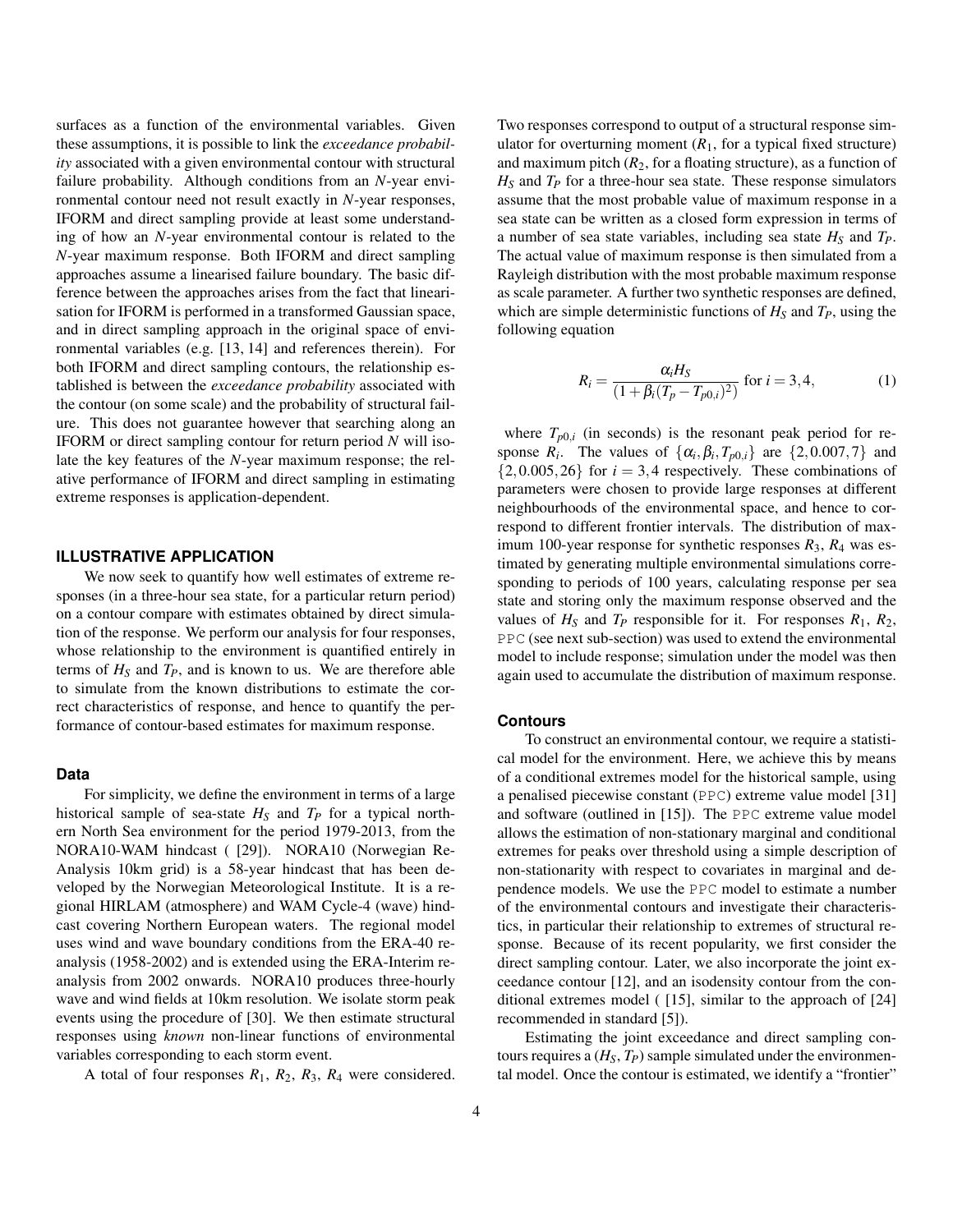interval of the contour which we think might be informative for estimation of response. Here, the "frontier" corresponds to the whole interval of the environmental contour lying close to pairs of *HS*, *T<sup>P</sup>* values present in the sample. Then we consider two possibilities: (a) that only a single combination of *H<sup>S</sup>* and *T<sup>P</sup>* corresponding to the maximum value of  $H<sub>S</sub>$  on the contour is informative for estimating the maximum 100-year response, and (b) that the whole frontier interval is informative. Then, for both scenarios, we estimate the distribution of the maximum 100-year response.

#### **RESULTS**

We note that readers might find it useful to consult the companion paper [15] at this point for discussion of results of related studies.

For each response in turn, the mean maximum 100-year response is plotted in Figure 1, coloured by value. Also plotted in the figure are direct sampling contours corresponding to 40, 100 and 200 years. Note that for each response *R<sup>i</sup>* , only combinations of *H<sup>S</sup>* and *T<sup>P</sup>* giving rise to at least one occurrence of maximum 100-year response appear in the figure. The values of synthetic responses  $R_3$  and  $R_4$  vary smoothly with  $H_S$  and  $T_P$ , whereas  $R_1$  and  $R_2$  exhibit more complicated dependence on the environment. Compared to  $R_4$ , large values of  $R_3$  correspond to lower values of  $T_P$ . In all cases, the largest mean responses occur for combinations of *H<sup>S</sup>* and *T<sup>P</sup>* lying beyond the environmental contours. The extent to which the maximum response on the 100-year environmental contour agrees with the actual distribution of the maximum 100-year response from simulation can be assessed by comparing an estimate for the distribution of the true response against that evaluated for conditions on the contour, as illustrated in Figure 2. It shows kernel density estimates for maximum 100-year response estimated by direct simulation (in dashed blue; which can be regarded as "the truth"). The figure also shows corresponding kernel density estimates for response *from all combinations* of (*HS*,*TP*) lying on the contour frontier (scenario (b), shown in Figure 1), for a range of choices of return period *N*. The increase of most probable response with contour return period is clear for responses  $R_3$  and  $R_4$ . In contrast, for responses  $R_1$  and  $R_2$ , the difference in location of response density corresponding to the 40-, 100- and 200-year contours is smaller. The factors  $\Delta$  by which the exp(-1) response of the 100-year environmental contour would need to be inflated to give the true  $\exp(-1)$  100-year response in each case, is close to unity.

We next perform a similar comparison of response distributions, this time using only *the single combination* of (*HS*, *TP*) on the contour with maximum  $H<sub>S</sub>$  (that is, scenario (a)). The general characteristics of Figure 3 are similar to those of Figure 2. We observe also that the widths of estimated distributions for response are generally narrower in Figure 3.

We extend the study for responses  $R_1$  (maximum overturn-



**FIGURE 1**. Mean 100-year maximum responses as a function of *H<sup>S</sup>* and *T<sup>P</sup>* estimated using 1000 realisations (of length 100 years) of *H<sup>S</sup>* and *TP*. Points are coloured by the local mean value of maximum response estimated on a lattice of values for *H<sup>S</sup>* and *TP*. Also shown are *N*-year (*HS*,*TP*) direct sampling environmental contours for different values of *N*; contours are coloured yellow to dark brown by return period, in order of  $N = \{40, 100, 200\}$  years. Panels on top row correspond to historic responses  $R_1$  (left) and  $R_2$  (right); panels on bottom row correspond to synthetic responses  $R_3$  (left) and  $R_4$  (right).

ing momemt) and  $R_2$  (maximum pitch) to make a comparison of direct sampling contours, joint exceedance contours and isodensity contours. For brevity, these approaches are henceforth referred to as "direct sampling", "joint exceedance" and "empirical density" respectively. Figure 4 shows minima and maxima of the maximum 100-year response from the same 1000 simulations used to generate Figure 1. The colour of each disc in the top row indicates the value of the *minimum* 100-year maximum response seen for that combination of  $H<sub>S</sub>$  and  $T<sub>P</sub>$ , using the same algorithm as for Figure 1 to identify near neighbours. The bottom row shows corresponding values of *maximum* 100-year maximum response. It is clear that there is considerable variability in response for a given pair of values for  $H<sub>S</sub>$  and  $T<sub>P</sub>$ . 100-year environmental contours from each of the direct sampling, joint exceedance and empirical density methods are also shown in the figure. As shown in Figures 2 and 3, response distributions are relatively well-estimated using points on the 100-year environmental contour. However it is interesting that the (yellow) areas in Figure 4 of largest values of maximum response (over 1000 realisations of 100 years, on the bottom row of the figure) also lay near to the frontier interval of the contours, but somewhat "inside" the contours in these cases. For synthetic response  $R_3$ in Figure 1, the frontier interval is offset (to lower  $T_P$ ) from that part of the environmental contour corresponding to largest *HS*: focussing on an interval of the contour corresponding to largest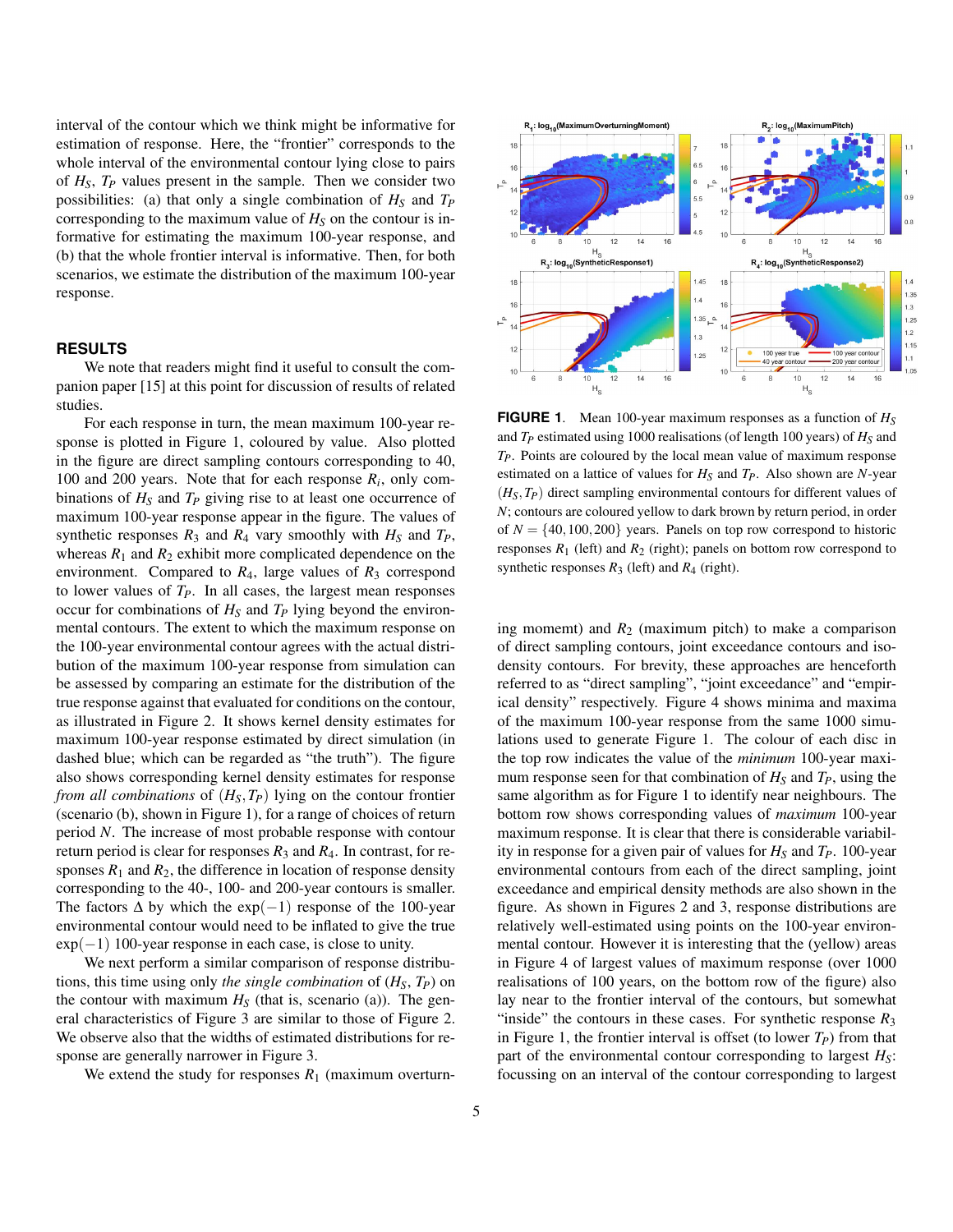

**FIGURE 2**. Kernel density estimates for maximum 100-year response. Estimates based on direct simulation of response are shown in dashed blue. Other density estimates (solid lines) are calculated from  $(H_S, T_P)$  combinations lying near the corresponding *N*-year direct sampling contour shown in Figure 1, for  $N = \{40, 100, 200\}$ . Coloured crosses indicate the location of the quantile of the response distribution with non-exceedance probability  $exp(-1)$  along each contour; the blue dot gives the corresponding  $exp(-1)$  "true" response from the blue curve. The factor  $\Delta$  by which the exp(-1) response of the 100-year environmental contour would need to be inflated to give the true  $exp(-1)$ 100-year response is given in the title to each panel.

 $H<sub>S</sub>$  to estimate maximum response would seem particularly suspect in this case, regardless of the choice of contour method.

# **DISCUSSION**

Environmental contours provide useful characterisations of the joint distribution of environmental variables. Some contour methods assume particular parametric forms for the (conditional) distributions of environmental variables; other methods generate convex contours on particular scales; other contour approaches are only defined on part of the domain of environmental variables. The usual motivation for applying a contour approach in ocean engineering is to find environmental conditions efficiently (for a return period of *N* years say) which will generate approximately the *N*-year maximum response. Environmental contours therefore provide a means of reducing the burden of running full long-term response analysis for a wide range of environmental conditions. Different types of environmental contours find favour based on their ability to estimate the *N*-year maximum response from the *N*-year environmental contour. An environmental contour is estimated with no regard whatsoever to structural details. Since environmental contours are independent of structural specifics, they can then be used in principle to study



**FIGURE 3**. Kernel density estimates for maximum 100-year response. Estimates based on direct simulation of response are shown in dashed blue. Other density estimates (solid lines) are calculated from  $(H_S, T_P)$  combinations near the point on the corresponding Nyear direct sampling contour (Figure 1) *corresponding to maximum*  $H<sub>S</sub>$ , for  $N = \{40, 100, 200\}$ . Coloured crosses indicate the location of the quantile of the response distribution with non-exceedance probability exp(−1) along each contour; the blue dot gives the corresponding  $exp(-1)$  "true" response from the blue curve. The factor  $\Delta$  by which the  $exp(-1)$  response of the 100-year environmental contour would need to be inflated to give the true  $exp(-1)$  100-year response is given in the title to each panel.

different structures in a given environment provided that the underlying assumptions linking environment and structure are not violated. There is no fundamental link between points on an environmental contour and structural response in general. Methods such as IFORM and direct sampling are advantageous in that they provide a bound for the probability of structural failure given the *exceedance probability* for the contour. However, this does not guarantee that searching along an IFORM or direct sampling contour for return period *N* years will isolate the key features of the *N*-year maximum response.

The findings of the review [15] can be summarised to give the practising engineer some guidance in deciding when and where to use an environmental contour approach. We emphasise that, in general, environmental contours can only provide approximations to extreme responses. The use of contour approaches may need to be supported in final design by full longterm analysis. We suggest that it is appropriate to consider using environmental contours when: (a) the dominant environmental variables and structural responses are all known; (b) the influence of short-term environmental variability is relatively small; (c) response-based analysis is not possible or feasible; and (d) design is at an outline stage. Once it has been decided that an en-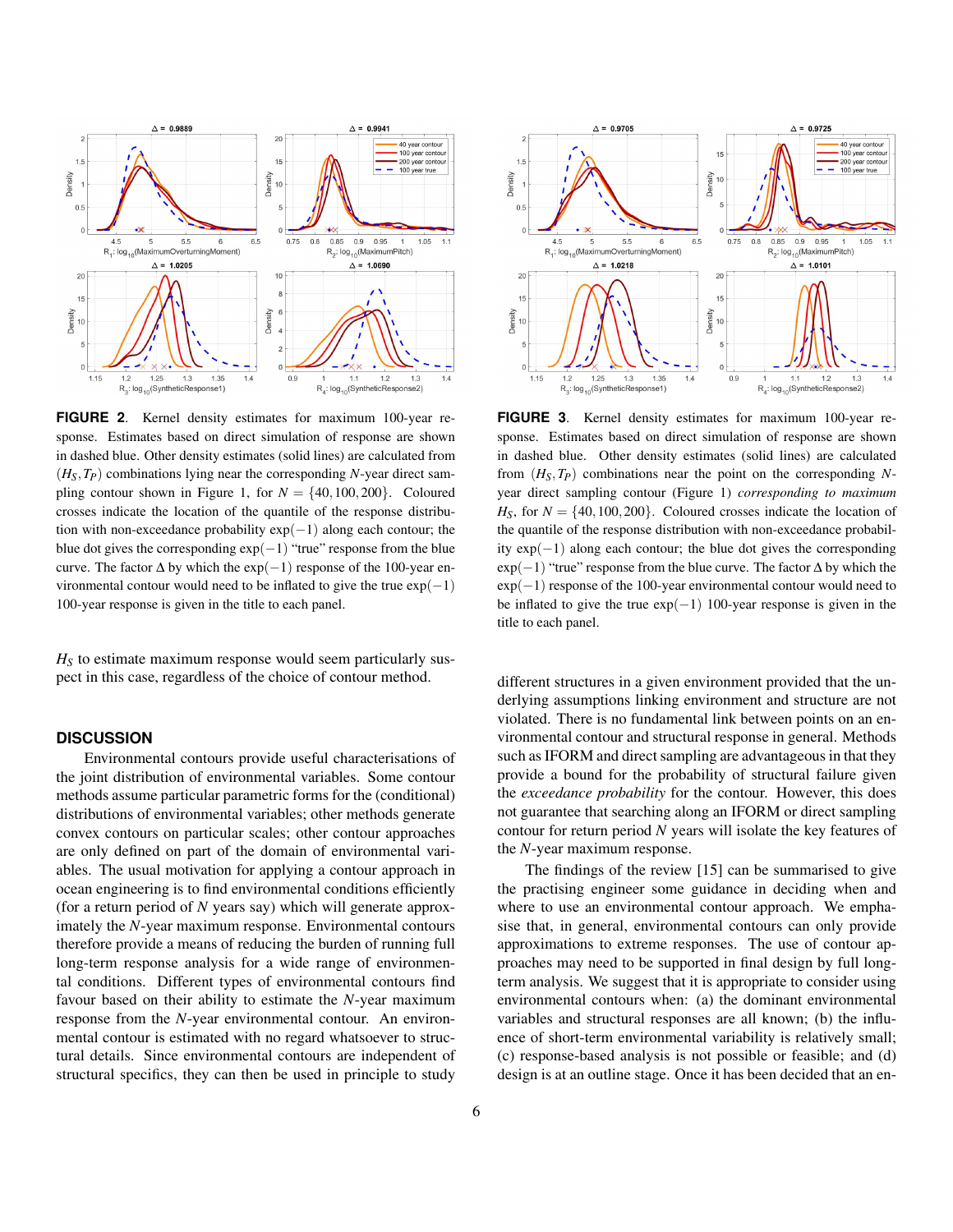

**FIGURE 4**. Minima (top row) and maxima (bottom row) of the 100 year maximum response, as a function of *H<sup>S</sup>* and *T<sup>P</sup>* estimated using 1000 realisations (of length 100 years) of  $H<sub>S</sub>$  and  $T<sub>P</sub>$  for responses  $R<sub>1</sub>$ (left) and  $R_2$  (right). Points are coloured by the local minimum (top) or maximum (bottom) value of maximum response estimated on a lattice of values for  $H_S$  and  $T_P$ . Each panel also shows 100-year environmental contours from each of the direct sampling (black dot-dashed), joint exceedance (black dashed) and CE density (black solid) methods.

vironmental contour approach is suitable, the following are then recommended to ensure that the environmental contour method is used wisely: (e) ensure sufficient environmental data is available, so that statistical models can be well-estimated; (f) estimate more than one environmental model, and consider the sensitivity of the model to arbitrary modelling choices; (g) if unsure which contour to use, estimate more than one type and check their consistency; (h) choose multiple points from the environmental contours for response evaluation; and (i) consider other sources of uncertainty likely to impact contour estimation, such as neglect of covariate effects in environmental models.

# **ACKNOWLEDGMENT**

This work was part-funded by the European Union ERA-NET project entitled "Environmental Contours for SAfe DEsign of Ships and other marine structures (ECSADES)". The PPC software and user guide is freely-available as MATLAB code from the authors. We thank two reviewers for useful comments on the first draft of this article.

# **REFERENCES**

[1] E&P Forum, 1985. "The application of joint probabilities of metocean phenomena in the oil industry's structural design work". In Workshop, London.

- [2] Feld, G., Randell, D., Ross, E., and Jonathan, P., 2019. "Design conditions for waves and water levels using extreme value analysis with covariates". *Ocean Eng., 173*, pp. 851–866.
- [3] Madsen, H. O., Krenk, S., and Lind, N. C., 1986. *Methods of structural safety*. Englewood Cliffs: Prentice-Hall.
- [4] Winterstein, S. R., Ude, T. C., Cornell, C. A., Bjerager, P., and Haver, S., 1993. "Environmental parameters for extreme variable: Inverse FORM with omission factors". In Proc. 6th Int. Conf. on Structural Safety and Reliability, Innsbruck, Austria.
- [5] DNVGL-RP-C205, 2017. *Environmental conditions and environmental loads*. Det Norske Veritas group, Norway.
- [6] NORSOK N-003, 2017. *NORSOK Standard N-003:2017: Actions and action effects.* NORSOK, Norway.
- [7] Winterstein, S., and Engebretsen, K., 1998. "Reliabilitybased prediction of design loads and variables for floating ocean structures". In Proc. 27th International Conf. on Offshore Mechanics and Arctic Engineering, Lisbon, Portugal.
- [8] CIRIA, 1996. *Beach Management Manual*. ISBN 0- 860174387.
- [9] CIRIA, 2007. *The Rock Manual. The use of rock in hydraulic engineering (2nd edition).* ISBN 978-0-86017-683- 1.
- [10] Gouldby, B., Wyncoll, D., Panzeri, M., Franklin, M., Hunt, T., Hames, D., Tozer, N., Hawkes, P., Dornbusch, U., and Pullen, T., 2017. "Multivariate extreme value modelling of sea conditions around the coast of england". *Proceedings of the Institution of Civil Engineers - Maritime Engineering, 170*, pp. 3–20.
- [11] Haselsteiner, A. F., Ohlendorf, J.-H., Wosniok, W., and Thoben, K.-D., 2017. "Deriving environmental contours from highest density regions". *Coastal Eng., 123*, pp. 42– 51.
- [12] Jonathan, P., Ewans, K., and Flynn, J., 2014. "On the estimation of ocean engineering design contours". *ASME J. Offshore Mech. Arct. Eng., 136:041101*.
- [13] Vanem, E., and Bitner-Gregersen, E. M., 2015. "Alternative environmental contours for marine structural design a comparison study". *J. Offshore Mech. Arct. Eng., 137*, pp. 051601:1–8.
- [14] Vanem, E., 2017. "A comparison study on the estimation of extreme structural response from different environmental contour methods". *Mar. Struct., 56*, pp. 137–162.
- [15] Ross, E., Astrup, O. C., Bitner-Gregersen, E., Bunn, N., Feld, G., Gouldby, B., Huseby, A., Liu, Y., Randell, D., Vanem, E., and Jonathan, P., 2019. "On environmental contours for marine and coastal design". *Submitted to Ocean Engineering, draft at www.lancs.ac.uk/*∼*jonathan*.
- [16] Serinaldi, F., 2015. "Dismissing return periods!". *Stoch. Env. Res. Risk A., 29*, pp. 1179–1189.
- [17] Ross, E., Randell, D., Ewans, K., Feld, G., and Jonathan,